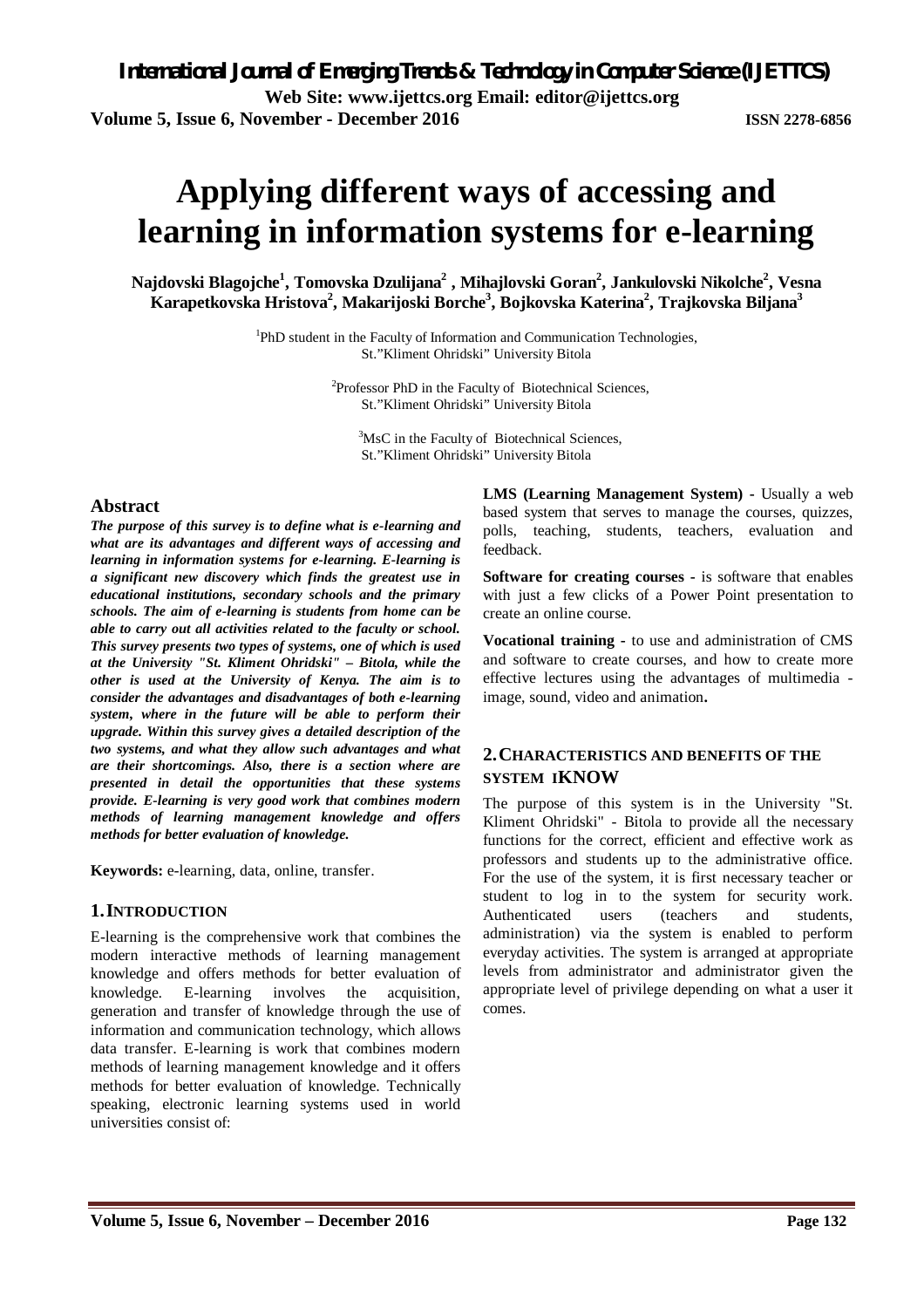|                                                | EN<br>S |
|------------------------------------------------|---------|
|                                                |         |
| Најава на iKnow системот                       |         |
| Емаил:<br>I                                    |         |
| Лозинка:                                       |         |
| Заборавена лозинка<br>Запомни ме.<br>Најави се |         |

**Figure 1** Home page of the system iKNOW.

#### **Privileges which are intended for the teacher are:**

- A. Generate reports for the number of registered students before proper examination session, reports for record activity, the presence of students, reports for generating scores for adequate completed examination session.
- B. Writing Assessment refers to the entry of grades on the student passed the appropriate exam. Input may be different depending on the way the student passed (whether colloquia or exam
- C. Enabled is the awarding signature if the student regularly attended classes.
- D. Graduate works
- E. Notifications.
- F. Results.

#### **Privileges which are intended for the student are:**

- A. Review of all entered assessments during their studies.
- B. Certificates
- C. Applying for exams
- D. Practical education
- E. Graduate works.

#### **Privileges which are intended for the administration are:**

- A. View a dossier
- B. Generating confirm, certificate
- C. creating news releases
- D. Import, Export

### **3.PREVIEW FEATURES AND BENEFITS OF STRATHMORE SYSTEM**

Strathmore system is a system that is part of the university in Kenya. University of Kenya is one of the most famous universities, which includes in itself variety of fields of study such as mechanical engineering, computer science, economics, and more. Because of the large number of study programs offered by the university, and primarily also because of the large number of students studying within the university has developed a system for electronic learning, which allows students to learn from their homes. The purpose of this system is to provide all necessary functionality for the correct, effective and efficient work of teachers, students and faculty within the University. To use the application is first necessary teacher or student to log in to the system. Authenticated users via this application will can upload lectures, download lectures, online writing and more.



**Figure 2** Home page of the system.

The picture number 1 shows the home page of the system. As we can observe, the system is very simple, and it is because it used the differently profiles of students and professors from the UniversityAccording to what can be observed on the system in the central part is attached to only courses offered by the university. As with all of systems, this system has its own menus which are located horizontally and vertically. The menus are used for users to be able to access different locations because every menu refers to a different job. Attaching the proper documentation of the system is possible only by the professor, and privileged students is to make down of relevant documents that are available. Apart from the basic things that owns the system also includes a tool that schedule of some events relating to the current month, current week and so on. The events related to the scheduling of conferences, scheduling of examinations, etc.